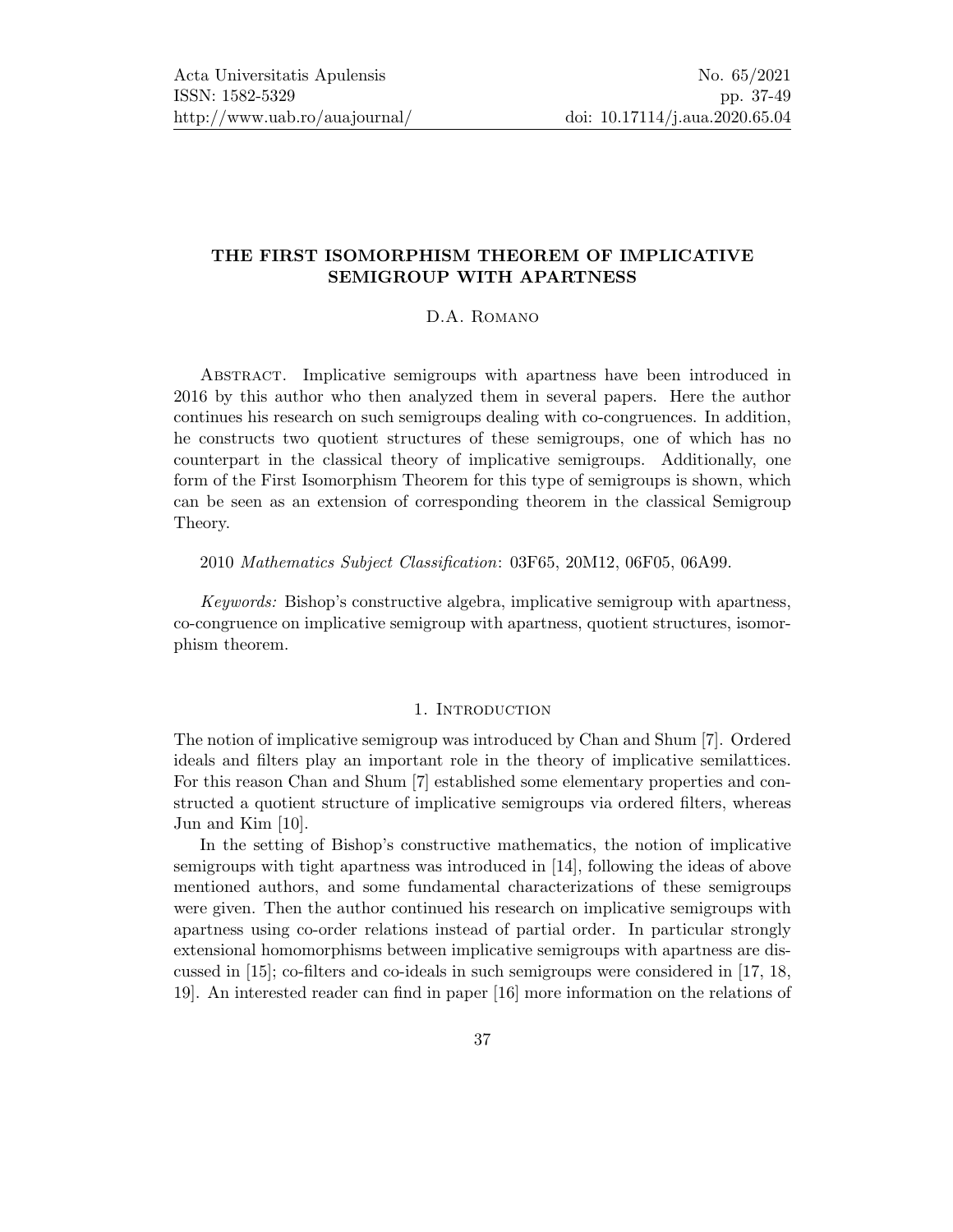co-quasiorder and co-order and their applications in algebraic structures having sets with apartness as carriers. This article continues the previous studies of the author focusing on co-congruences in implicative semigroups with apartness. In addition, two quotient structures of these semigroups are constructed, one of which has no counterpart in the classical theory of implicative semigroups. Additionally, one form of the First Isomorphism Theorem for this type of semigroups is shown, which can be seen as an extension of corresponding theorem in the classical Semigroup Theory.

### 2. Preliminaries

In this section, we recall from  $[6, 8, 9, 14, 15, 17, 18, 19]$  $[6, 8, 9, 14, 15, 17, 18, 19]$  $[6, 8, 9, 14, 15, 17, 18, 19]$  $[6, 8, 9, 14, 15, 17, 18, 19]$  $[6, 8, 9, 14, 15, 17, 18, 19]$  $[6, 8, 9, 14, 15, 17, 18, 19]$  $[6, 8, 9, 14, 15, 17, 18, 19]$  $[6, 8, 9, 14, 15, 17, 18, 19]$  some concepts and processes necessary in the sequel of this paper and the reader is referred to [\[14,](#page-11-2) [15,](#page-11-3) [16,](#page-11-7) [17,](#page-11-4) [18,](#page-11-5) [19\]](#page-11-6) for undefined notions and notations. This investigation is in Bishop's constructive algebra in the sense of papers  $[8, 9, 6, 16]$  $[8, 9, 6, 16]$  $[8, 9, 6, 16]$  $[8, 9, 6, 16]$  and books  $[1, 2, 3, 4, 5, 11]$  $[1, 2, 3, 4, 5, 11]$  $[1, 2, 3, 4, 5, 11]$  $[1, 2, 3, 4, 5, 11]$  $[1, 2, 3, 4, 5, 11]$  $[1, 2, 3, 4, 5, 11]$ and Chapter 8: Algebra of [\[20\]](#page-12-1).

### 2.1. Set with apartness

Let  $(S, =, \neq)$  be a constructive set (i.e. it is a relational system with the relation  $"\neq$ "). A diversity relation " $\neq$ " satisfying conditions"

$$
\neg(x \neq x), x \neq y \Longrightarrow y \neq x, x \neq y \land y = z \Longrightarrow x \neq z
$$

is called apartness. In this paper, we assume that the apartness is tight, i.e. it satisfies the following

$$
(\forall x, y \in S)(\neg(x \neq y) \Longrightarrow x = y).
$$

A subset X of S is called a strongly extensional subset of S if and only if ( $\forall x \in$  $X(\forall y \in S)(x \neq y \lor y \in S)$ . Let X, Y be subsets of S. According with Bridge and Vita definition (see for instance  $[5]$ ), we say that X is set-set apartned from Y (denoted  $X \bowtie Y$ ) if and only if  $(\forall x \in X)(\forall y \in Y)(x \neq y)$ .

We set  $x \le Y$  and  $x \ne y$ , instead of  $\{x\} \bowtie Y$  and  $\{x\} \bowtie \{y\}$  respectively. With  $X^{\lhd} = \{x \in S : x \lhd X\}$  we denote the apartness complement of X. We say that a function  $f : (S, =, \neq) \longrightarrow (T, =, \neq)$  is strongly extensional (an se-mapping, for short) if and only if  $\dots$ 

$$
(\forall a, b \in S)(f(a) \neq f(b) \Longrightarrow a \neq b).
$$

f is an embedding if

$$
(\forall a, b \in S)(a \neq b \implies f(a) \neq f(b))
$$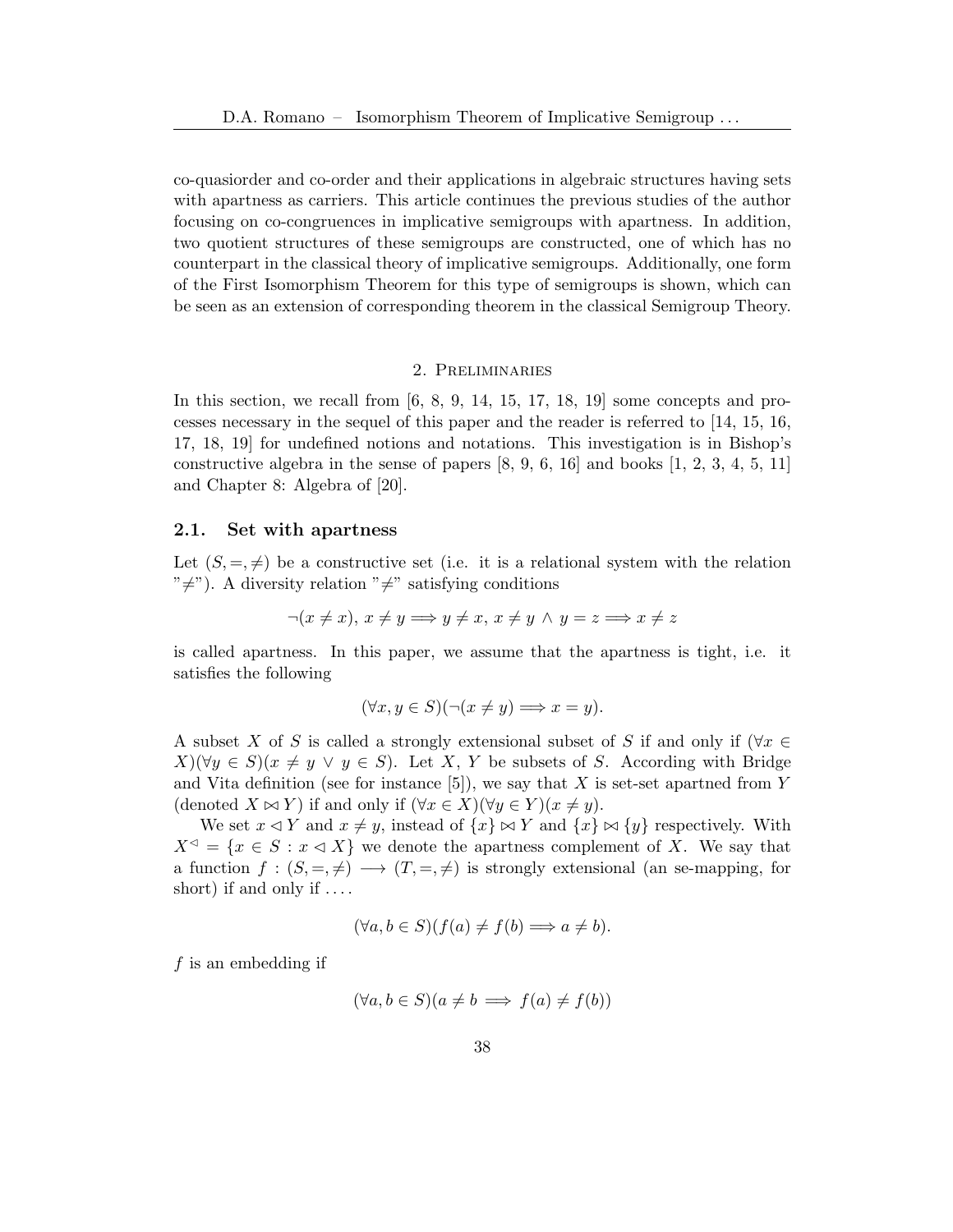holds.

We say that a relation  $\alpha \subseteq S \times S$  S is a co-order relation on the semigroup S, if it fulfills the following properties

$$
(\forall x, y \in S)((x, y) \in \alpha \implies x \neq y) \quad \text{(consistency)}
$$
  

$$
(\forall x, y, z \in S)((x, z) \in \alpha \implies ((x, y) \in \alpha \lor (y, z) \in \alpha)) \quad \text{(co-transitivity)}
$$
  

$$
(\forall x, y \in S)(x \neq y \implies ((x, y) \in \alpha \lor (y, z) \in \alpha)) \quad \text{(linearity) and}
$$

compatibility with the product of  $S$  in the following sense

$$
(\forall x, y, z \in S) (((xz, yz) \in \alpha \lor (zx, zy) \in \alpha) \implies (x, y) \in \alpha).
$$

### 2.2. Implicative semigroups with apartness

Let  $((S, =, \neq), \cdot)$  be a semigroup with apartness, we recall we recall that its binary operation  $\cdot$  has to be extensional and strongly extensional, i.e  $\cdot$  is a function from  $S \times S$  into S such that

$$
(\forall a, b, u, v \in S)((a, b) = (u, v) \implies ab = uv), (\forall a, b, u, v \in S)(ab \ne uv \implies (a, b) \ne (u, v)).
$$

By a negatively co-ordered semigroup (briefly, n.a-o. semigroup) we mean a semigroup with apartness S with a co-order  $\alpha$  such that for all  $x, y, z \in S$  the following hold:

- (1)  $(xy)z = x(yz),$
- (2)  $(xz, yz) \in \alpha$  or  $(zx, zy) \in \alpha$  implies  $(x, y) \in \alpha$ , and
- (3)  $(xy, x) \triangleleft \alpha$  and  $(xy, y) \triangleleft \alpha$ .

In such case alpha we will be called a negative co-order relation on S.

A n.a-o. semigroup  $(S, =, \neq, \cdot, \alpha)$  is said to be *implicative* if there is an additional binary operation  $\otimes : S \times S \longrightarrow S$  such that the following is true

(4)  $(z, x \otimes y) \in \alpha \Longleftrightarrow (zx, y) \in \alpha$ 

for any elements  $x, y, z$  of S.

In addition, let us recall that the internal binary operation '⊗' must satisfy the following implications:

$$
(\forall a, b, u, v \in S)((a, b) = (u, v) \implies a \otimes b = u \otimes v),
$$
  

$$
(\forall a, b, u, v \in S)(a \otimes b \neq u \otimes v \implies (a, b) \neq (u, v)).
$$

The operation  $\otimes$  is called *implication*. From now on, an implicative n.a-o. semigroup is simply called an implicative semigroup.

In any implicative semigroup  $S$  there exists a special element of  $S$ , the biggest element in  $(S, \alpha^{\triangleleft})$ , which is the left neutral element in  $(S, \cdot)$ .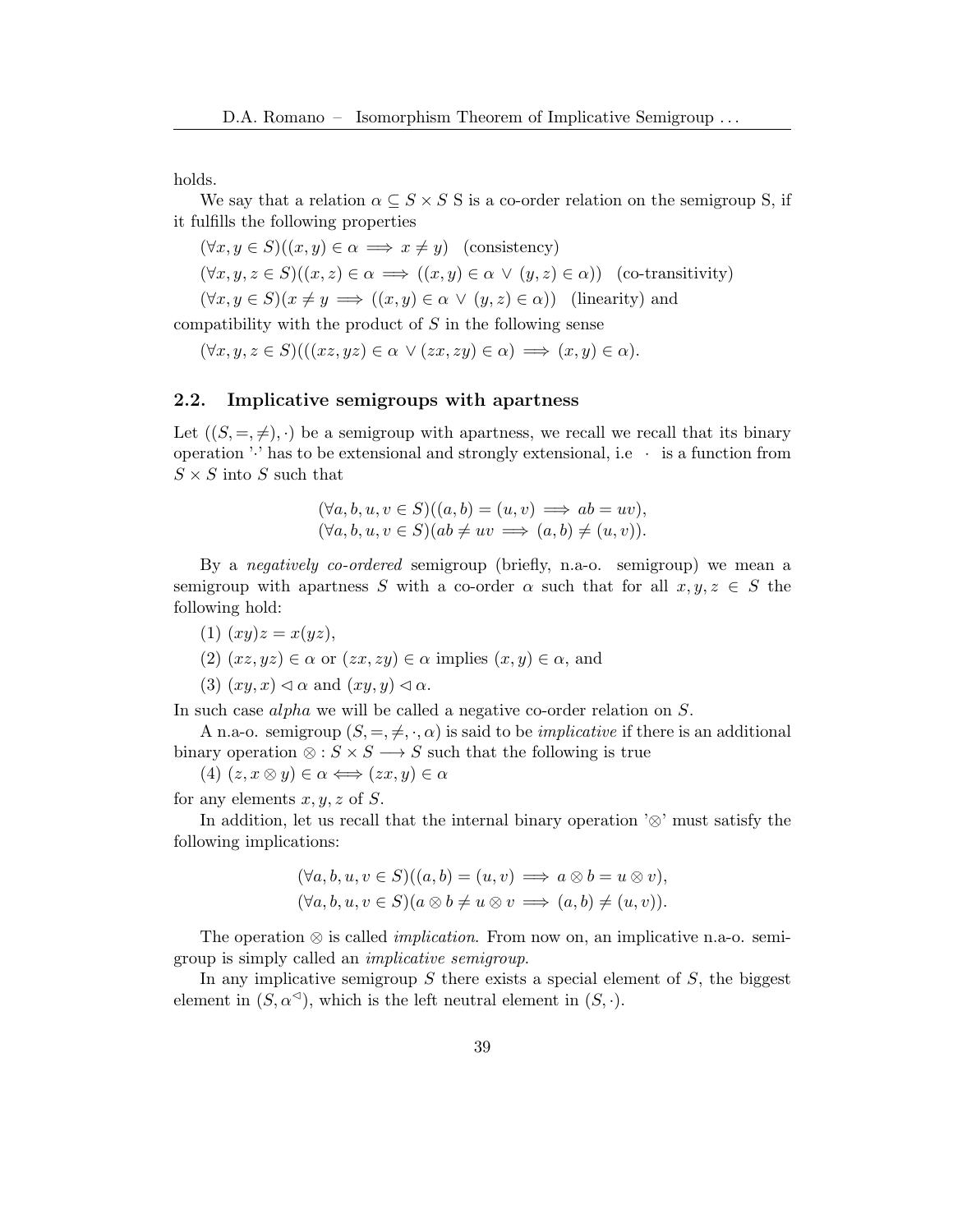Let  $S = ((S, =, \neq), \cdot, \alpha, \otimes)$  and  $T = ((T, =, \neq), \cdot, \beta, \otimes)$  be two implicative semigroups and let  $f : S \longrightarrow T$  be a strongly extensional mapping from S in T. As the usual procedure in the construction of a mathematical system, for mapping  $f$  we say that it is a *homomorphism* ([\[15\]](#page-11-3)) between implicative semigroups S and T if

$$
(\forall x, y \in S)(f(x \otimes y) = f(x) \otimes f(y))
$$

holds. In this case, f is said to be *se-homomorphism*. If f is surjective, then f is a semigroup homomorphism, that ([\[15\]](#page-11-3), Theorem 3.1)

$$
(\forall x, y \in S)(f(xy) = f(x)f(y))
$$

is valid. A surjective se-homomorphism is se-endomorphism and an injective sehomomorphism is *se-monomorphism*.

At the end of this subsection, we repeat the two terms that will be used. The se-mapping  $f : S \longrightarrow T$  between implicative semigroups is

- isotone if the following

$$
(\forall x, y \in S)((x, y) \in \alpha \implies (f(x), f(y)) \in \beta)
$$

is valid;

-reverse isotone if the following

$$
(\forall x, y \in S)((f(x), f(y)) \in \beta \implies (x, y) \in \alpha)
$$

holds.

#### 3. The concept of co-congruences

In this section we introduce the concept of co-congruences on implicative semigroups with apartness and show some of its basic properties.

Let  $(S, =, \neq)$  be a set with apartness. A relation q on S is a co-equality relation on S if the following hold

(a) 
$$
(\forall x, y \in S)((x, y) \in q \implies x \neq y);
$$

(b) 
$$
(\forall x, y \in S)((x, y) \in q \implies (y, x) \in q)
$$
 and

(c)  $(\forall x, y, z \in S)((x, z) \in q \implies ((x, y) \in q \lor (y, z) \in q))$ .

**Definition 1.** Let  $((S, =, \neq), \cdot, \alpha, \otimes)$  be an implicative semigroup with apartness. A co-equality relation  $q$  on  $S$  is a co-congruence on  $S$  if the following hold

(d1) 
$$
(\forall x, y, y \in S)
$$
 $((xu, yu) \in q \implies (x, y) \in q),$   
(d2)  $(\forall x, y, y \in S)$  $((x \otimes u, y \otimes u) \in q \implies (x, y) \in q),$   
(e1)  $(\forall x, y, v \in S)$  $((vx, vy) \in q \implies (x, y) \in q)$  and  
(e2)  $(\forall x, y, v \in S)$  $((v \otimes x, v \otimes y) \in q \implies (x, y) \in q).$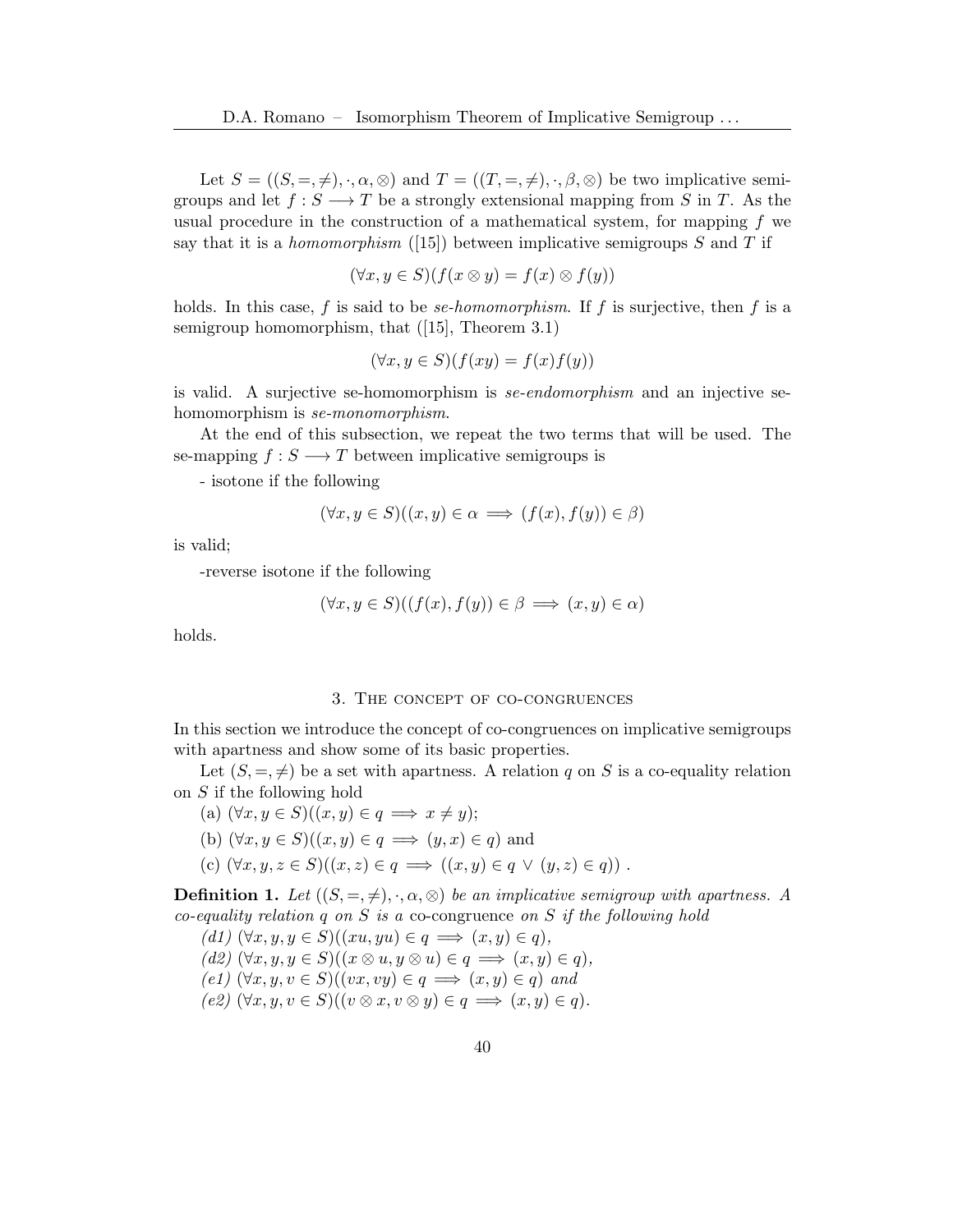Remark 1. In the language of classical algebra, a co-equality relation q on an implicative semigroup  $S$  is compatible with the internal operations if those operations are cancellative with respect to q.

<span id="page-4-0"></span>**Lemma 1.** The condition  $(d1) \wedge (e1)$  is equivalent to the condition (f)  $(\forall x, y, u, v \in S)((xu, yv) \in q \implies ((x, y) \in q \lor (u, v) \in q)).$ 

*Proof.* Assume that (f) holds. Putting  $v = u$  in (f) we get (d) in accordance with (a). If we put  $x = v$ ,  $y = v$ ,  $u = x$  and  $v = y$  in (f), we obtain (e) according to (a).

In the opposite direction, assume that (d1) and (e1) are valid and let  $x, y, u, v \in S$ be elements such that  $(x \cdot u, y \cdot v) \in q$ . Then  $(x \cdot u, y \cdot u) \in q$  or  $(y \cdot u, y \cdot v)$  by cotransitivitu of q. Thus  $(x, y) \in q$  or  $(y, v) \in q$  by (d1) and (e1). So, we have proved that the condition (f) holds.  $\square$ 

The proof of the following lemma is analogous to the previous one and is omitted.

<span id="page-4-1"></span>**Lemma 2.** The condition (d2)
$$
\wedge
$$
(e2) is equivalent to the condition (g)  $(\forall x, y, u, v \in S)((x \otimes u, y \otimes v) \in q \implies ((x, y) \in q \vee (u, v) \in q)).$ 

**Proposition 1.** Let  $q$  be a co-congruence on an implicative semigroup with apartness S. Then the class  $xq = \{t \in S : (x,t) \in \alpha\}$ , generated by the element  $x \in S$ , is a strongly extensional subset of S.

*Proof.* Let  $u, v \in S$  be elements such that  $u \in xq$ . Then  $(x, u) \in q$ . Thus  $(x, v) \in q$ or  $(v, u) \in q$  by co-transitivity of q. Hence  $v \in xq \vee u \neq v$  by consistency of q.  $\Box$ 

We recall from  $(14]$ , Theorem 3.7) that an inhabited proper subset G of S is an ordered co-filter of S if and only if it satisfies the following conditions:

- (i)  $1 \triangleleft G$  and
- (ii)  $(\forall x, y \in S)(y \in G \implies (x \otimes y \in G \lor x \in G)).$

**Proposition 2.** Let  $q$  be a co-congruence on an implicative semigroup with apartness S. Then the subset  $C_1 = \{x \in S : (x, 1) \in q\}$  is a co-filter of S.

*Proof.* First, it is obvious that  $1 \leq C_1$  is valid because of the consistency of the relation q. Let  $x, y \in S$  be elements such that  $xy \in C_1$ . Then  $(xy, 1) \in q$  by definition of  $C_1$ . Thus  $(xy, 1 \cdot y) \in q$  or  $(y, 1) \in q$  by co-transitivity of q and since  $y = 1 \cdot y$  ([\[14\]](#page-11-2), Corollary 3.1). From here it follows  $(x, 1) \in q$  or  $(y, 1) \in q$  according to (d1). So, we have  $x \in C_1 \vee y \in C_1$ .

Let y be an element of  $C_1$ . Then  $(1, y) \in q$ . Thus for each  $x \in S$  we have  $(1, x \otimes y) \in q$  or  $(x \otimes y, y) \in q$  by co-transitivity of q. In the first case we get  $x \otimes y \in C_1$ , in the latter, since by [\[14\]](#page-11-2), Corollary 3.3, we know that  $y = 1 \otimes y$ , we have  $(x \otimes y, 1 \otimes y) \in q$  and by  $(d2)$   $(x, 1) \in q$ . So, we have proven that  $y \in C_1$ implies  $(x \otimes y \in C_1 \vee x \in C_1)$ .  $\Box$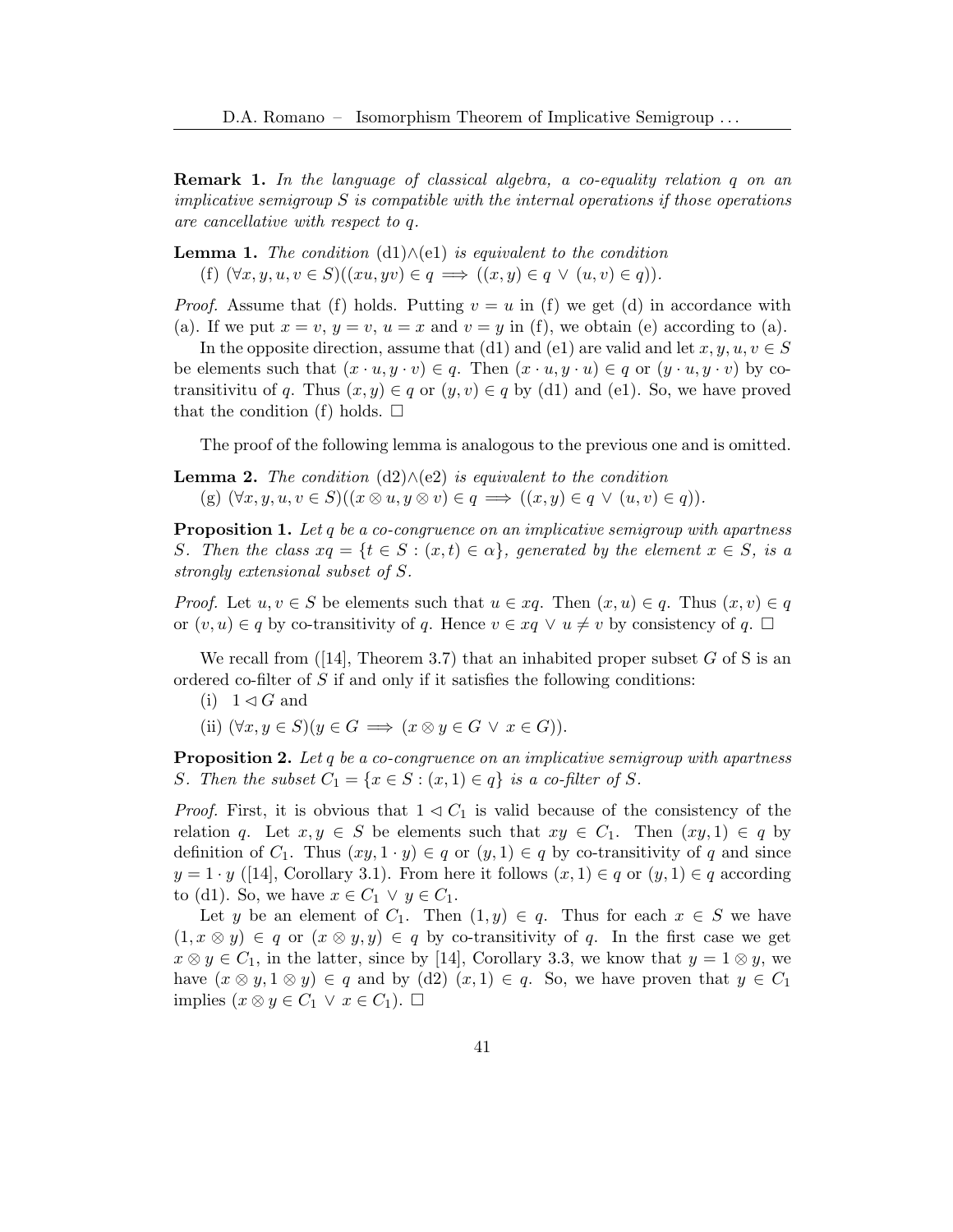An implicative semigroup  $S$  is said to be right self-distributive if

$$
(\forall x, y, z \in S)((x \otimes y) \otimes z = (x \otimes z) \otimes (y \otimes z)).
$$

**Corollary 3.** Let S be a right self-distributive semigroup with apartness. Then the  $co\text{-}filter\ C_1$ , constructed in the previous proposition, satisfies the following condition

$$
(\forall x, y \in S)((x, y) \in q \implies (x \otimes y \in C_1 \lor y \otimes x \in C_1)).
$$

*Proof.* Let  $x, y \in S$  be elements such that  $(x, y) \in q$ . Then

$$
(x,(y\otimes x)\otimes x)\in q\vee((y\otimes x)\otimes x,(x\otimes y)\otimes y)\in q\vee((x\otimes y)\otimes y,y)\in q
$$

by co-transitivity of q. Because it is

$$
(y \otimes x) \otimes x = (y \otimes x) \otimes (x \otimes x) = (y \otimes x) \otimes 1 = 1
$$

and

$$
(x \otimes y) \otimes y = (x \otimes y) \otimes (y \otimes y) = (x \otimes y) \otimes 1 = 1
$$

the second and third options lead to contradiction. The first option gives  $(1 \otimes x, (y \otimes$  $(x) \otimes x \in q \implies (1, y \otimes x) \in q$  and  $y \otimes x \in C_1$  by (d2). The third option gives  $((x \otimes y) \otimes y, 1 \otimes y) \in q \implies (x \otimes y, 1) \in q$  and  $x \otimes y \in C_1$ .  $\Box$ 

Remark 2. In the previous corollary, the right self-distributivity condition for an implicit semigroup  $S$  can be replaced by the requirement that the co-congruence relation q satisfies the conditions

$$
(\forall x, y \in S) (((y \otimes x) \otimes x, (x \otimes y) \otimes y) \vartriangleleft q).
$$

#### 4. Quotient structures

A relation  $\sigma \subseteq S \times S$  is a co-quasionation S if it is consistent and co-transitive. In the following, we assume that  $\sigma$  is compatible with the operations in S and the following  $\sigma \subseteq \alpha$  holds. In [\[13\]](#page-11-15), Lemma 1, the author proved that the relation  $q = \sigma \cup \sigma^{-1}$  is a co-congruence on S.

It is known ([\[16\]](#page-11-7), Proposition 1.1) that the strong complement  $q^{\leq}$  of q is a congruence on S associate with the co-congruence q in the following sense  $q^{\triangleleft} \circ q \subseteq q$ and  $q \circ q^{\leq} \subseteq q$ . So, the factor-set  $S/(q^{\leq}, q) = \{ [x] : x \in S \}$  can be constructed ([\[12\]](#page-11-16), Theorem 2) with

$$
[x] =_1 [y] \iff (x.y) \lhd q, [x] \neq_1 [y] \iff (x,y) \in q.
$$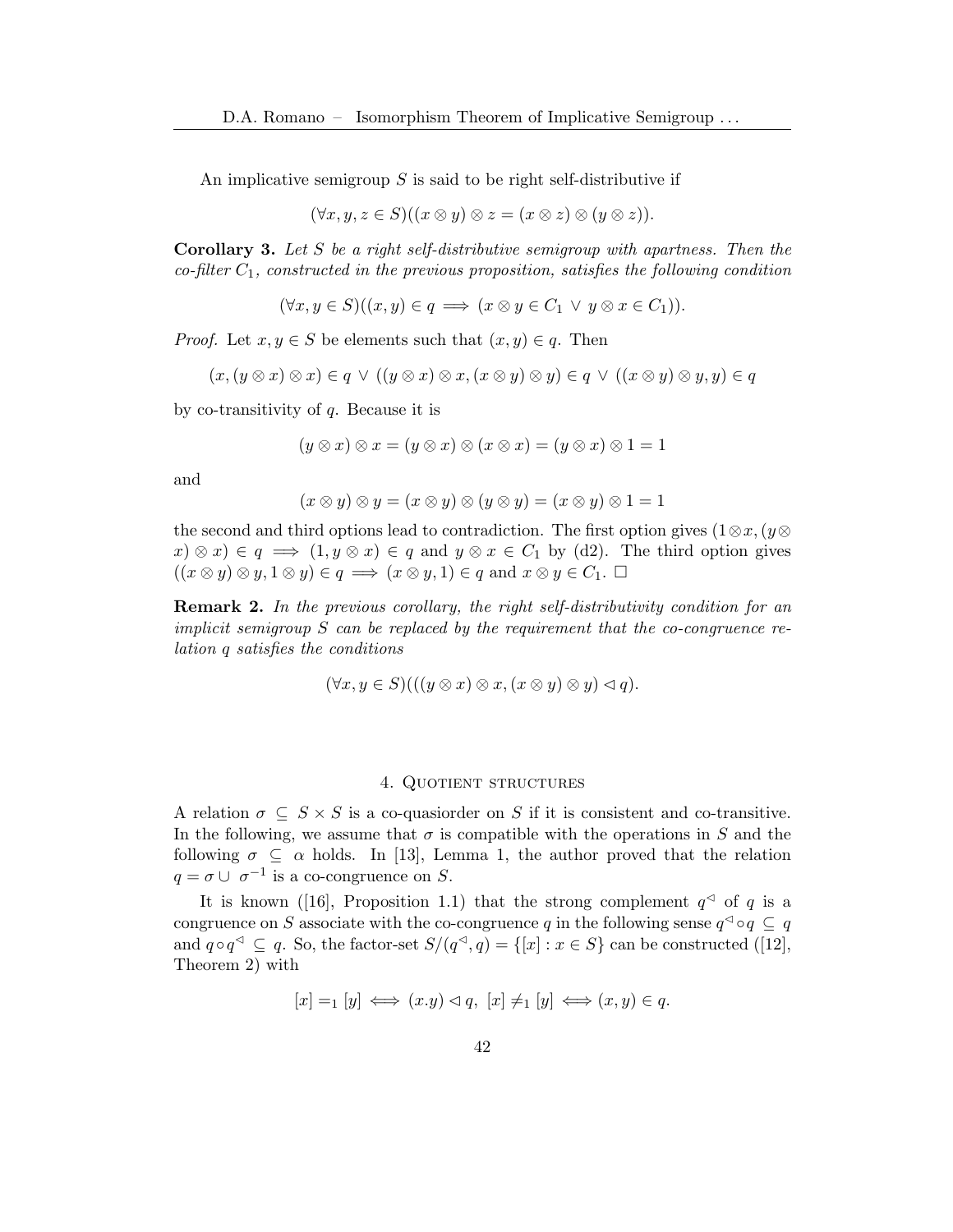If we define the operations '·<sub>1</sub>' and '⊗<sub>1</sub>' and the co-order  $\theta$  on  $S/(q<sup>d</sup>, q)$  as follows

 $[x] \cdot_1 [y] =_1 [x \cdot y], [x] \otimes_1 [y] =_1 [x \otimes y], ([x], [y]) \in \theta \iff (x, y) \in \sigma,$ 

the following theorem can be proved.

<span id="page-6-0"></span>**Theorem 4.** Let  $((S, =, \neq), \cdot, \alpha, \otimes)$  be an implicative semigroup with apartness such that the co-quasiorder  $\sigma \subseteq \alpha$  satisfies condition (4). If  $q = \sigma \cup \sigma^{-1}$ , then the system  $((S/(q<sup>1</sup>, q), =<sub>1</sub>, \neq<sub>1</sub>), ·<sub>1</sub>,  $\theta, \otimes<sub>1</sub>$ )$  is an implicative semigroup with apartnes and there is a unique reverse isotone se-epimorphism  $\pi : S \longrightarrow S/(q<sup>2</sup>, q)$ .

*Proof.* It can be directly verified that ' $\cdot_1$ ' is a well-defined operation in  $S/(q<sup>{\lhd} q)</sup>$ that satisfies the conditions (1) and (2).

Let  $x, y, z, u, v \in S$  be elements such that  $[x] =_1 [y]$  and  $(u, v) \in q$ . Then  $(x, y) \triangleleft q$ . From  $(u, v) \in q$  it follows  $(u, xz) \in q \vee (xz, yz) \in q \vee (yz, v) \in q$  by co-transitivity of q. Because from the second option it follows  $(x, y) \in q$  by (d1), we have to have  $u \neq xz \vee v \neq yz$  by consistency of q. Thus  $(xz, yz) \neq (u, v) \in q$ . Hence  $[x] \cdot_1 [z] =_1 [xz] \neq_1 [yz] =_1 [y] \cdot_1 [z]$ .

Let  $x, y, z, u, v \in S$  be elements such that  $[x] \cdot_1 [z] \neq_1 [y] \cdot_1 [z]$ . Then  $[xz] \neq_1 [yz]$ and  $(xz, yz) \in q$ . Thus  $(x, y) \in q$  by (d1). Hence  $[x] \neq_1 [y]$ .

We have shown that the multiplication on the right is well defined, i.e. that it is an extensive and strictly extensive total function on  $S/(q<sup>3</sup>, q)$ . Analogously, it can be shown that the multiplication on the left is also well defined.

Let us show that the multiplication in  $S/(q<sup>{\triangleleft}</sup>$ </sup>, q) satisfies condition (3). Let  $x, y, u, v \in S$  be such  $([u], [v]) \in \theta$ . Then  $(u, v) \in \sigma$ . Thus

$$
(u, xy) \in \sigma \subseteq q \lor (xy, x) \in \sigma \subseteq \alpha \lor (x, v) \in \sigma \subseteq q.
$$

hence  $[u] \neq_1 [x] \cdot_1 [y]$  or  $[x] \neq_1 [v]$  because  $(xy, x) \in \alpha$  is impossible by (3). So,  $([x] \cdot_1 [y], [x]) \neq_1 ([u], [v]) \in \theta$ . therefore,  $([x] \cdot_1 [y], [x]) \leq \theta$ . The proof of the second part of (3) is analogous to the one of the first part.

Let us check the condition (4). Let  $x, y, z \in S$  be elements such that  $([z], [x] \otimes_1)$  $[y] \in \theta$ . Then  $(z, x \otimes y) \in \sigma$ . Thus  $(zx, y) \in \sigma$ . This means  $([z] \cdot [y], [y]) \in \theta$ .

Let us define  $\pi(x) = [x]$  for any  $x \in S$ . It is easy to prove that  $\pi$  is a semonomorphism. The reverse isotonicity remains to be verified. Suppose  $([x], [y]) \in$ θ. Then  $(x, y) \in σ \subseteq α$  by definition. This means that π is a reverse isotone se-epimorphism. The uniqueness of this mapping is obvious.  $\Box$ 

On the other hand, we can construct ([\[12\]](#page-11-16), Theorem 3) the family  $[S : q] = \{xq :$  $x \in S$ , where

$$
xq =_2 yq \iff (x, y) \lhd q, \ xq \neq_2 yq \iff (x, y) \in q.
$$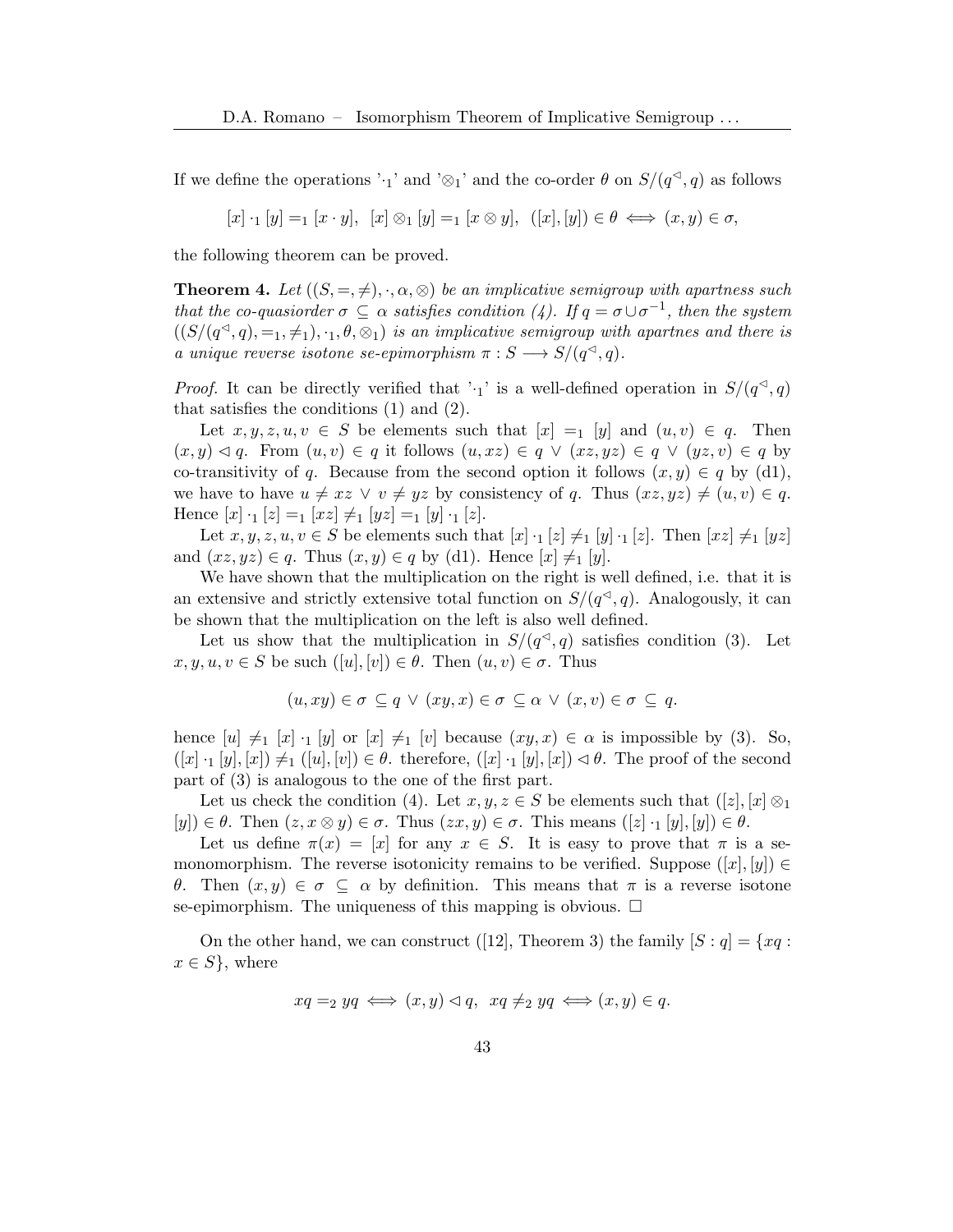If we define the operations ' $\cdot_2$ ' and ' $\otimes_2$ ' and the co-order Θ on [S : q] as follows

$$
xq \cdot yq =_2 (x \cdot y)q, \ xq \otimes_2 yq =_2 (x \otimes y)q, \ (xq, yq) \in \Theta \iff (x, y) \in \sigma
$$

it can be verified.

<span id="page-7-0"></span>**Theorem 5.** Let  $((S, =, \neq), \cdot, \alpha, \otimes)$  be an implicative semigroup with apartness such that the co-quasiorder  $\sigma \subseteq \alpha$  satisfies condition (4). Let  $q = \sigma \cup \sigma^{-1}$ . Then  $(([S:q], =_2, \neq_2), \cdot_2, \Theta, \otimes_2)$  is an implicative semigroup with apartnes and there exists a unique reverse isotone se-epimorphism  $\vartheta : S \longrightarrow [S : q].$ 

*Proof.* (i) Let us show that the operation  $\cdot_2$  is well defined.

We first show that ' $\cdot_2$ ' is an extensive function with respect to the equality '=2' in set  $[S : q]$ . Let  $x, y, u, v, s, t \in S$  be such that  $xq = 2 uq, qy = 2 vq$  and  $(s, t) \in q$ . Then  $(x, u) \lhd q$ ,  $(y, v) \lhd q$ . From  $(s, t) \in q$  it follows

$$
(s, xy) \in q \lor (xy, xv) \in q \lor (xv, uv) \in q \lor (uv, t) \in q
$$

by co-transitivity of  $q$ . Thus,

$$
s \neq xy \lor (y, v) \in q \lor (x, u) \in q \lor uv \neq t
$$

by consistency of  $q$  and since the second and third options are impossible because  $(x, u) \leq q$  and  $(y, v) \leq q$  hold hypothesis. This shows that  $(xy, uv) \neq (s, t) \leq q$ . So  $xyq =_2 wq$ . This means  $xq \cdot_2 yq = uq \cdot_2 vq$  according to the definition of the operation  $\cdot_2$ .

To show that ' $\cdot_2$ ' is a strictly extensive function, we take  $x, u, y, v \in S$  such that  $xyq \neq_2 wyq$ , ie. such that  $(xy, uv) \in q$ . From  $(xy, uv) \in q$  immediately follows  $(x, y) \in q \vee (y, v) \in q$  according to Lemma [1.](#page-4-0) Therefore, we have  $xq \neq a$  uq or  $yq \neq 2=vq$  which shows that ' $\cdot_2$ ' is an extensive function.

(ii) Let  $x, y, z, y, v \in S$  be arbitrary elements such that  $(u, v) \in q$ . Then  $u, x(yz)) \in q \vee (x(yz), (xy)z) \in q \vee ((xy)z, v) \in q$  by co-transitivity of q. Thus, we have  $u \neq x(yz) \vee (xy)z \neq v$  by consistency of q since the second option is impossible by (1). This gives  $(x(yz), (xy)z) \neq (u, v) \in q$  which means that  $x(yz)q =2$   $(xy)zq$ is valid. This it shown that the multiplication  $\cdot_2$  in the set  $[S : q]$  satisfies the condition (1).

Let  $x, y, z \in S$  be such that  $(xzq, yzq) \in \Theta$ . Them  $(xz, yz) \in \sigma$  by definition of  $\Theta$ . Thus  $(x, y) \in \sigma$  by compatibility of the multiplication in S with the co-quasionder σ. So, we have  $(xq, yq) \in Θ$ . The proof for the implication  $(zxq, zyq) \in Θ$   $\implies$  $(zq, yq) \in \Theta$  can be shown analogously to the previous one. Thus, multiplication in [S: q] satisfies the condition (2).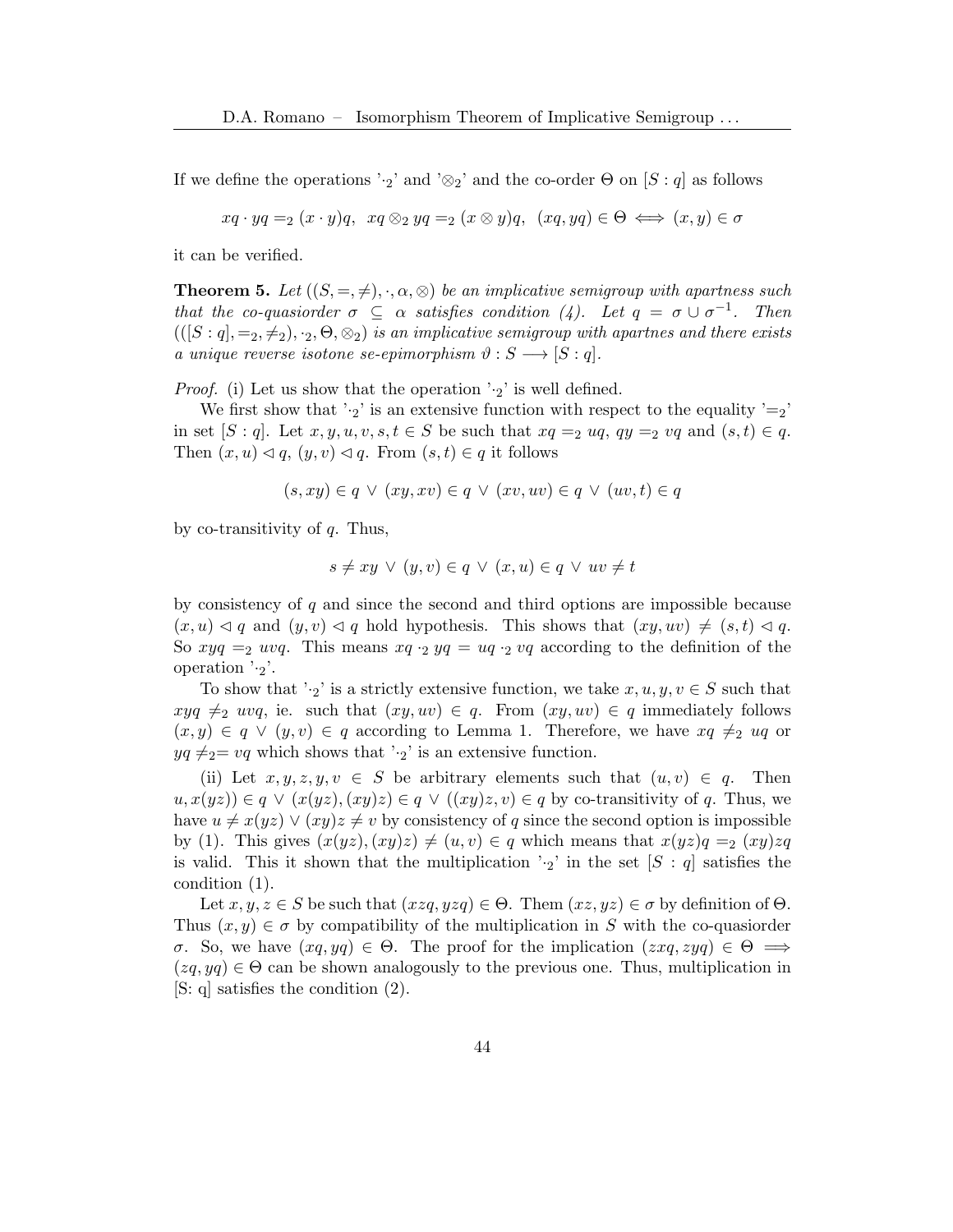To show that the multiplication in semigroup  $[S : q]$  satisfies condition (3), we take the elements  $x, y, u, v \in S$  such that  $(uq, vq) \in \Theta$ . Then, from  $(u, v) \in \sigma$  it follows  $(u, xy) \in \sigma \lor (xy, x) \in \sigma \subseteq \alpha \lor (x, v) \in \sigma$  by co-transitivity of  $\sigma$ . Since the second option is impossible by (3), we have  $u \neq xy$  or  $x \neq v$  by consistency of  $\sigma$ . This means  $(xy, x) \neq (u, v) \in \sigma$ . So,  $(xyq, xq) \neq (uq, vq) \in \Theta$ . Therefore, we have  $(xyq, xq) \triangleleft \Theta$ . The proof that for the elements  $x, y \in S$  holds  $(xyq, yq) \triangleleft \Theta$  can be shown analogously to the previous one.

(iii) Let us show that the operation a is well defined and that the elements semigroup  $[S : q]$  satisfy the condition  $(4)$ .

Let  $x, y, u, v, s, t \in S$  be such that  $xq = 2 uq, yq = 2 vq$  and  $(s, y) \in q$ . Then  $(x, u) \triangleleft q$  and  $(y, v) \triangleleft q$ . From  $(s, t) \in q$  it follows

$$
(s, x \otimes y) \in q \lor (x \otimes y, u \otimes y) \in q \lor (u \otimes y, u \otimes v) \in q \lor (u \otimes v, t) \in q
$$

by co-transitivity of q. The second and third possibilities would lead to  $(x, y) \in q$  and  $y, v) \in q$  which is in contradiction with the hypothesis. So, have to have  $s \neq x \otimes y$ or  $u \otimes v \neq t$ . This means  $(x \otimes y, u \otimes v) \neq (s, y) \in q$ . Therefore,  $(x \otimes y)q = 2$   $(u \otimes v)q$ .

Let us choose the elements  $x, y, u, v \in S$  such that  $(x \otimes y)q \neq_2 (y \otimes v)q$ . Then  $(x \otimes y, u \otimes v) \in q$ . Hence immediately follows  $(x, u) \in q$  or  $(y, v) \in q$  according to Lemma [2.](#page-4-1) This means  $xq \neq_2 uq$  or  $yq \neq_2 vq$ .

Let  $x, y, z \in S$  be such  $(zq, (x \otimes y)q) \in \Theta$ . Then  $(z, x \otimes y) \in \sigma$  by definition of Θ. Since  $(z, x \otimes y) \in σ$   $\iff (zx, y) \in σ$  according to (4), we have  $((zx)q, yq) \in Θ$ . Obviously, the reverse is also true. Thus, in the semigroup  $[S : q]$ , the condition (4) is a valid formula.

(iv) By direct checking it can be determined that the function:  $\vartheta : S \longrightarrow [S : q]$ , defined by  $(\forall x \in S)(\vartheta(x) = xq)$ , is a unique se-surjective function. Further on, for  $x, y \in S$  we have  $\vartheta(x \otimes y) =_2 (x \otimes y) =_2 x_q \otimes_2 y_q =_2 \vartheta(x) \otimes_2 \vartheta(y)$ . Let  $x, y \in S$  be such that  $(\vartheta(x), \vartheta(y)) \in \Theta$ . Then  $(xq, yq) \in \Theta$ . Thus  $(x, y) \in \sigma \subseteq \alpha$  by definition of  $\Theta$ . This means that  $\vartheta$  is a reverse isotone se-epimorphism.  $\Box$ 

It should be emphasized here that the semigroup [S: q] has no counterpart in the classical theory of implicit semigroups. However, there is a strong link between the semigroup  $S/(q^d, q)$  and the semigroup  $[S : q]$ .

<span id="page-8-0"></span>**Theorem 6.** Let  $((S, =, \neq), \cdot, \alpha, \otimes)$  be an implicative semigroup with apartness such that the co-quasiorder  $\sigma \subseteq \alpha$  satisfies condition (4). Let  $q = \sigma \cup \sigma^{-1}$ . Then there exists a unique reverse isotone se-epimorphism  $\pi : S \longrightarrow S/(q<sup>3</sup>, q)$ , defined by  $\pi(x) = [x]$ , and a unique reverse isotone se-epimorphism  $\vartheta : S \longrightarrow [S : q]$ , defined by  $\vartheta(x) = xq$ , and a unique strongly extensional, embedding, injective and surjective homomorphism  $h: S/(q^d, q) \longrightarrow [S:q]$ , defined by  $h([x]) = xq$ , such that  $\vartheta = h \circ \pi$ and  $\pi = h^{-1} \circ \vartheta$ .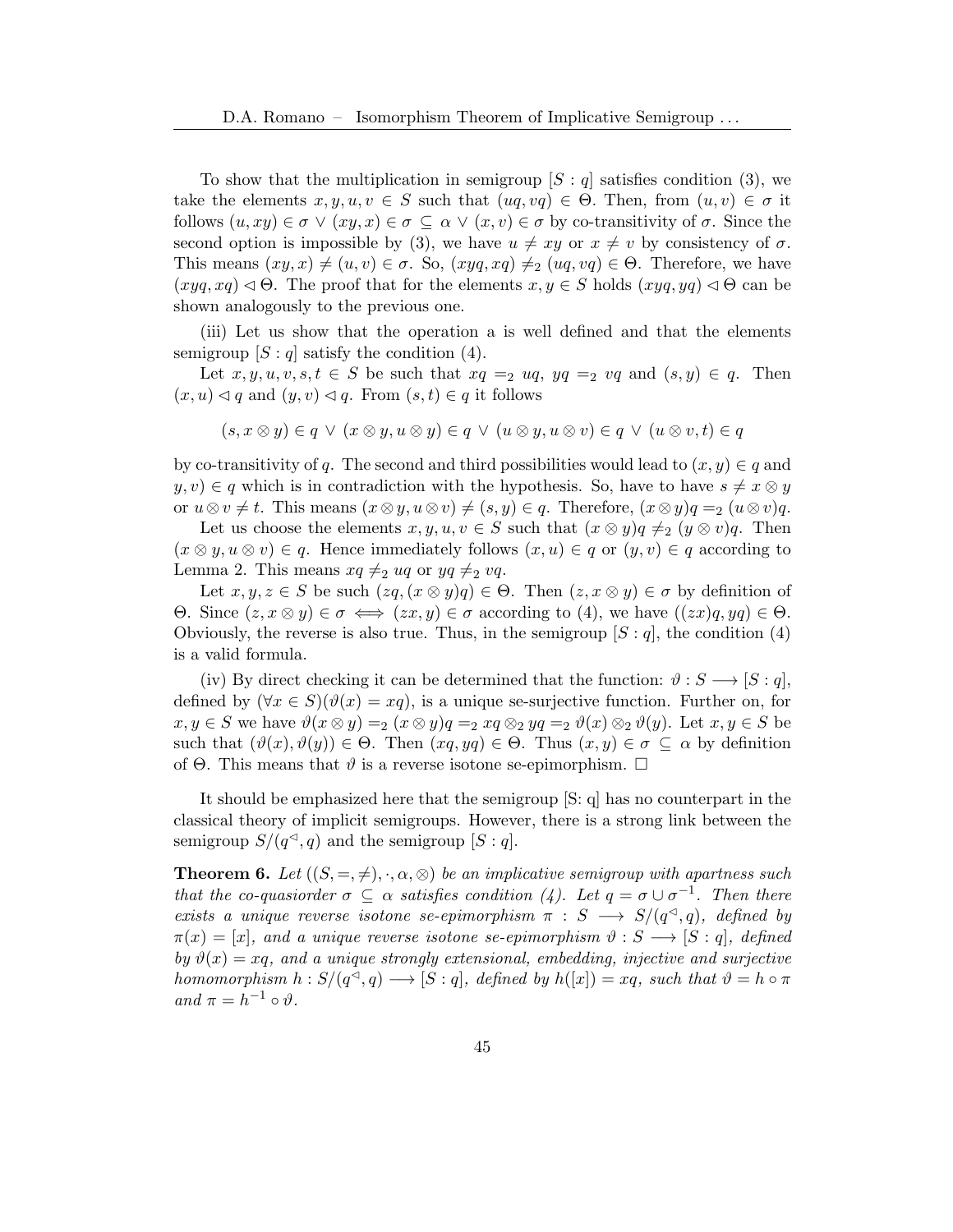*Proof.* The existence and uniqueness of the se-epimorphisms  $\pi$  and  $\vartheta$  is proved in Theorem [4](#page-6-0) and Theorem [5](#page-7-0) respectively.

In what follows, let  $x, y \in S$  be such that  $[x] =_1 [y]$ . Then

$$
[x] =_1 [y] \iff xq^{\lhd} =_1 yq^{\lhd} \iff (x, y) \lhd q \iff h([x]) = xq =_2 yq = h([y]).
$$

This shows that h is an injective function.

Take  $x, y \in S$  such that  $h([x]) \neq h([y])$ . Then the following holds

$$
h([x]) \neq_2 h([y]) \iff xq \neq_2 yq \iff (x,y) \in q \iff [x] \neq_1 [y].
$$

This proves that h is a strongly extensive and embedding function.

As the following equations

$$
h([x] \cdot_1 [y]) =_2 h([xy]) =_2 (xy)q =_2 xq \cdot_2 yq =_2 h([x]) \cdot_2 h([y])
$$

and

$$
h([x] \otimes_1 [y]) =_2 h([xy]) =_2 (xy)q =_2 xq \otimes_2 yq =_2 h([x]) \otimes_2 h([y])
$$

are obviously true, we conclude that h is a se-homomorphism. Finally, h is a unique embedding, injective and surjective se-homomorphism such that  $\vartheta = h \circ \pi$  is valid.  $\Box$ 

### 5. The isomorphism theorem

We will start this section with two important technical lemmas.

**Lemma 7.** Let  $f : S \longrightarrow T$  be a reverse isotone se-epimorphism from implicative semigroups  $((S, =, \neq), \cdot, \alpha, \otimes)$  onto implicative semigroup  $((T, =, \neq), \cdot, \beta, \otimes)$ . Then the relation  $f^{-1}(\beta) = \{ (\in S \times S : (f(x), f(y)) \in \beta \}$  is a co-quasiorder on S such that  $f^{-1}(\beta) \subseteq \alpha$  and  $f^{-1}(\beta)$  satisfies the condition (4).

*Proof.* Let  $x, y \in S$  such that  $(x, y) \in f^{-1}(\beta)$ . Then  $(f(x), f(y)) \in \beta \subseteq \neq$ . Thus  $x \neq y$  because f is a se-mapping. So,  $f^{-1}(\beta) \subseteq \neq$ .

Let  $x, y, z \in S$  be such that  $(x, z) \in f^{-1}(\beta)$ . Then  $(f(x), f(z)) \in \beta$ . Thus  $(f(x), f(y)) \in \beta \vee ((f(y), f(z)) \in \beta$  by co-transitivity of  $\beta$ . This means  $(x, y) \in \beta$  $f^{-1}(\beta)$  or  $(y, z) \in f^{-1}(\beta)$ . So,  $f^{-1}(\beta)$  is a co-transitive relation on S.

By direct verification it can be verified that  $f^{-1}(\beta)$  is compatible with operations in S, i.e. that  $f^{-1}(\beta)$  satisfies conditions (f) and (d).

From  $(x, y) \in f^{-1}(\beta)$ , i.e. from  $(f(x), f(y)) \in \beta$  immediately follows  $(x, y) \in \alpha$ since f is a reverse isotone se-mapping. So,  $f^{-1}(\beta) \subseteq \alpha$ .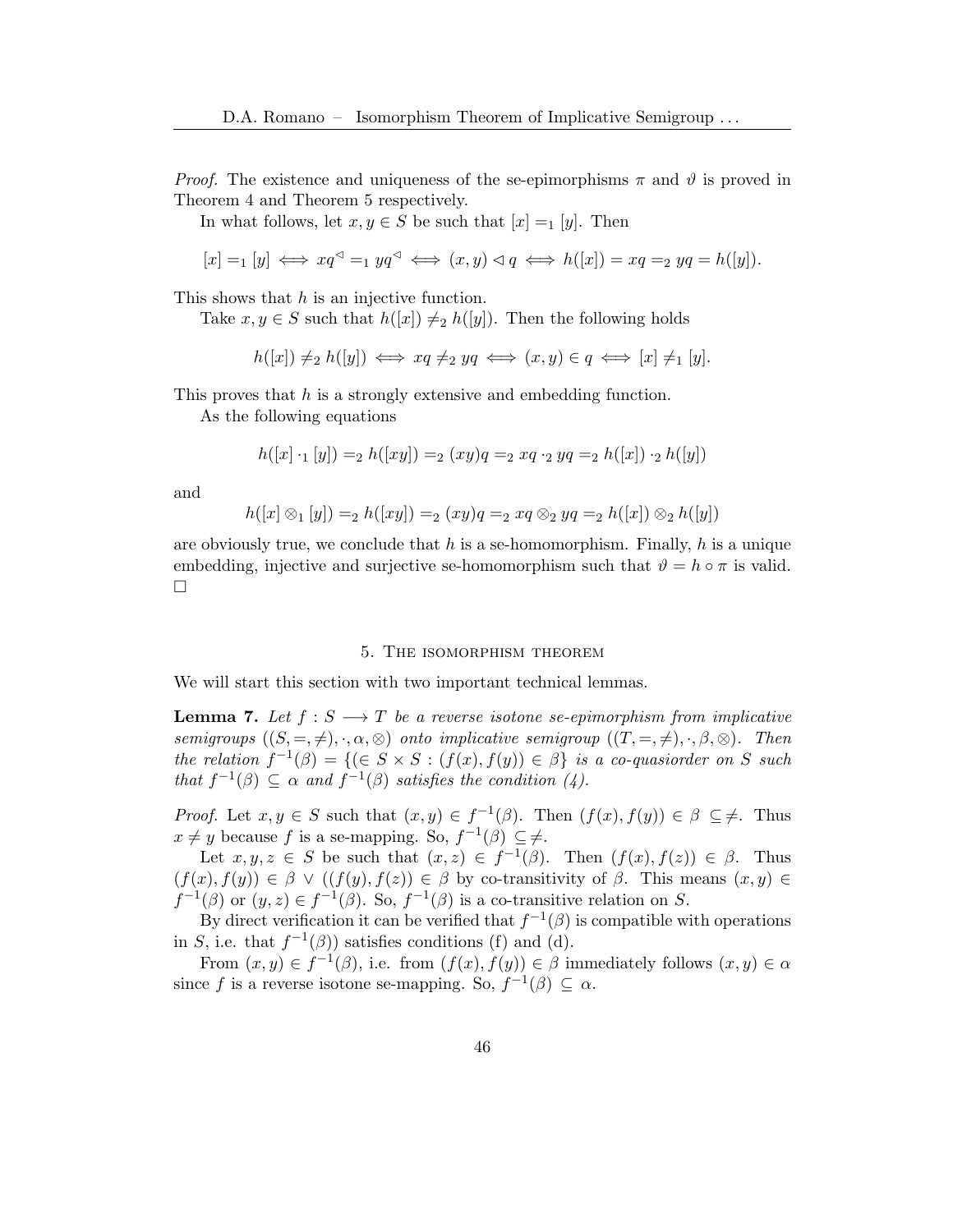Let us show that  $f^{-1}(\beta)$  satisfies the condition (4). Let  $x, y, z \in S$  be such that  $(z, x \otimes y) \in f^{-1}(\beta)$ . Then  $(f(z), f(x \otimes y)) \in \beta$ . Thus  $(f(z) \cdot f(x), f(y)) \in \beta$  by (4). So, we have  $(f(zx), f(y)) \in \beta$  according to the statement (4) and the statement (4) of Theorem 3.1 in article [\[15\]](#page-11-3). This means  $(zx, y) \in f^{-1}(\beta)$ .  $\Box$ 

**Lemma 8.** Let  $f : S \longrightarrow T$  be a reverse isotone se-epimorphism from implicative semigroups  $((S, =, \neq), \cdot, \alpha, \otimes)$  onto implicative semigroup  $((T, =, \neq), \cdot, \beta, \otimes)$ . Then the relation  $q_f = \{(x, y) \in S \times S : f(x) \neq f(y)\}\$ is a co-congruence on S such that  $q_f = f^{-1}(\beta) \cup (f^{-1}(\beta))^{-1}.$ 

*Proof.* Proof that  $q_f$  is a co-congruence on S can be obtained by direct verification so we will omit it.

As the following statements  $(x, y) \in q_f$ ,  $f(x) \neq f(y)$ ,  $(f(x), f(y)) \in \beta$   $\vee$  $(f(y), f(x)) \in \beta$  by linearity of  $\beta$ , and  $(x, y) \in f^{-1}(\beta) \vee (y, x) \in f^{-1}(\beta)$  are mutually equivalent, we conclude that  $q_f = f^{-1}(\beta) \cup (f^{-1}(\beta))^{-1}$ .  $\Box$ 

The following theorem can be viewed as the First Isomorphism Theorem for implicative semigroups with apartness.

**Theorem 9.** Let  $f : S \longrightarrow T$  be a reverse isotone se-epimorphism from implicative semigroups  $((S, =, \neq), \cdot, \alpha, \otimes)$  onto implicative semigroup  $((T, =, \neq), \cdot, \beta, \otimes)$ . Then there exist a unique pair  $f_1 : S/(q_f^{\sphericalangle})$  $f_f^{\triangleleft}, q_f$   $\rightarrow$   $T$  and  $f_2$  :  $[S:q_f]$   $\rightarrow$   $T$  of embedding, injective and surjective se-homomorphisms such that

$$
f = f_1 \circ \pi = f_2 \circ \vartheta = f_2 \circ h \circ \pi.
$$

*Proof.* The existence and uniqueness of se-mappings  $\pi$ ,  $\vartheta$  and h is proved in The-orems [4,](#page-6-0) [5](#page-7-0) and [6.](#page-8-0) If we define mappings  $f_1$  and  $f_2$  as follows  $f_1([x]) = f(x)$  and  $f_2(xq_f) = f(x)$ , direct verification it can prove that they are unique embedding se-isomorphisms. For arbitrary  $x \in S$  we have

$$
f_2(xq) = (f_2 \circ \vartheta)(x) = f(x) = f_1([x]) = (f_1 \circ \pi)(x)
$$

so the required properties of these mappings are proved.  $\Box$ 

#### **REFERENCES**

<span id="page-10-0"></span>[1] M. A. Beeson. Foundations of Constructive Mathematics, Berlin: Springer, 1985.

<span id="page-10-1"></span>[2] E. Bishop. Foundations of Constructive Analysis. New York: McGraw-Hill, 1967.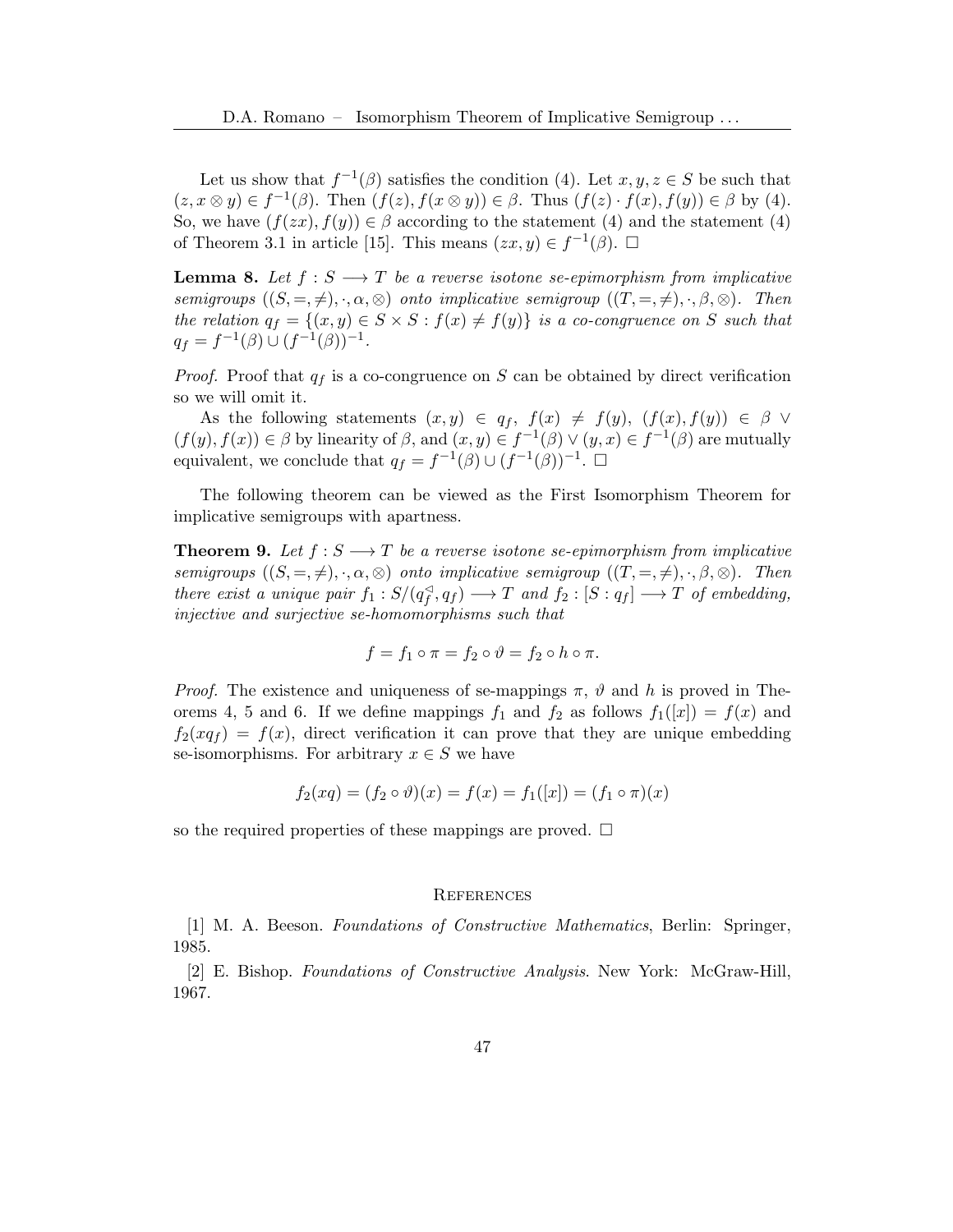<span id="page-11-11"></span>[3] E. Bishop and D. S. Bridges. Constructive Analysis. Grundlehren der mathematischen Wissenschaften 279, Berlin: Springer, 1985.

<span id="page-11-12"></span>[4] D. S. Bridges and F. Richman. Varieties of Constructive Mathematics. Cambridge: London Mathematical Society Lecture Notes, No. 97, Cambridge University Press, 1987.

<span id="page-11-13"></span>[5] D. S. Bridges and L. S. Vita. Techniques of constructive analysis. New York: Springer, 2006.

<span id="page-11-8"></span>[6] A. Cherubini and A. Frigeri. Inverse semigroups with apartness. Semigroup Forum, 98(3)(2019), 571–588.

<span id="page-11-0"></span>[7] M. W. Chan and K. P. Shum. Homomorphisms of implicative semigroups. Semigroup Forum, 46(1993), 7–15.

<span id="page-11-9"></span>[8] S. Crvenković, M. Mitrović, M. and D. A. Romano. Semigroups with apartness. Math Logic Quart, 59(6)(2013), 407–414.

<span id="page-11-10"></span>[9] S. Crvenković, M. Mitrović and D. A. Romano. Basic notions of (constructive) semigroups with apartness. Semigroup Forum,  $92(3)(2016)$ , 659–674.

<span id="page-11-1"></span>[10] Jun, Y.B. and Kim, K.H. On ideals of implicative semigroups. Int. J. Math. Math. Sci., 27(2001), 77–82.

<span id="page-11-14"></span>[11] R. Mines, F. Richman and W. Ruitenburg. A course of constructive algebra. New York: Springer-Verlag, 1988.

<span id="page-11-16"></span>[12] D. A. Romano. Some relations and subsets of semigroup with apartness generated by the principal consistent subset. Univ. Beograd, Publ. Elektroteh. Fak. Ser. Math., 13(2002), 7–25.

<span id="page-11-15"></span>[13] D. A. Romano. A note on quasi-antiorder in semigroup. Novi Sad J. Math.,  $37(1)(2007), 3–8.$ 

<span id="page-11-2"></span>[14] D. A. Romano. An Introduction to implicative semigroups with apartness. Sarajevo J. Math,  $12(2)(2016)$ , 155–165.

<span id="page-11-3"></span>[15] D. A. Romano Strongly extensional homomorphism of implicative semigroups with apartness. Sarajevo J. Math., **13**(2)(2017), 155-162.

<span id="page-11-7"></span>[16] D. A. Romano. Some algebraic structures with apartness, A review. J. Int. Math. Virtual Inst., 9(2)(2019), 361–395.

<span id="page-11-4"></span>[17] D. A. Romano. On co-filters in implicative semiroups with apartness. Acta Univ. Apulensis, Math. Inform., 59(2019), 33–43.

<span id="page-11-5"></span>[18] D. A. Romano. On co-ideals in implicative semiroups with apartness. Turk. J. Math. Comput. Sci., 11(2)(2019), 101–106.

<span id="page-11-6"></span>[19] D. A. Romano. A remark on co-ideals in implicative semigroups with apartness. Acta Univ. Apulensis, Math. Inform., 61(2020), 55–63.